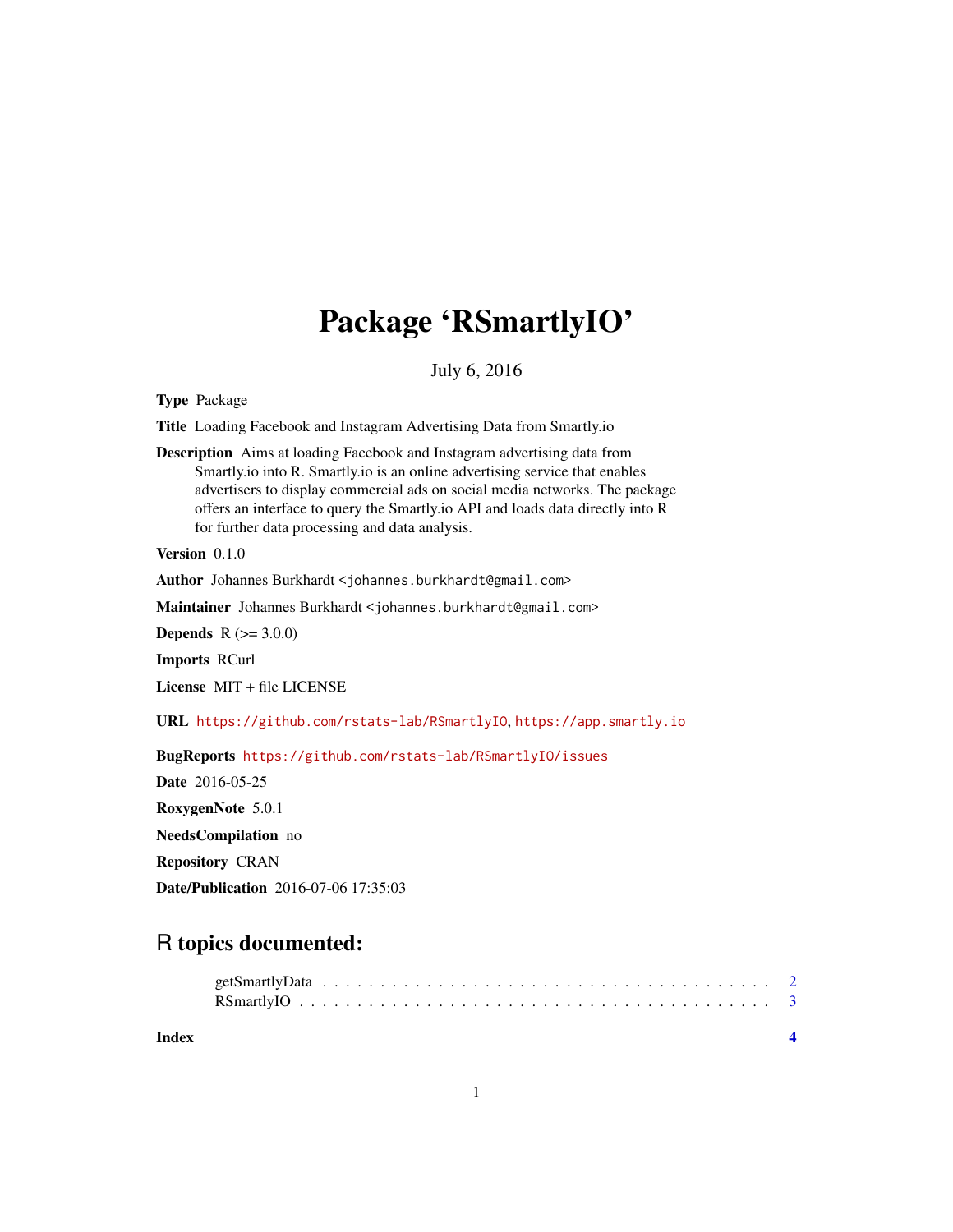<span id="page-1-0"></span>getSmartlyData *Get Smartly.io Data*

#### Description

getSmartlyData posts the query and downloads the data. The data are retrieved from the API as a dataframe.

#### Usage

```
getSmartlyData(start, end, date = "date", accountID, accountInfo = F,
  campaignStructure = NULL, billing = NULL, targeting = NULL,
  creative = NULL, facebook = NULL, apiToken, metrics)
```
#### Arguments

| start                            | Beginning of date range. Format: "2016-05-01"                                                                                      |
|----------------------------------|------------------------------------------------------------------------------------------------------------------------------------|
| end                              | End of date range. Format: "2016-05-02"                                                                                            |
| date                             | Date aggregation level. One out of date, year, month, weekofyear, weekday                                                          |
| accountID                        | Smartly.io Account ID. Input as character: "1234abcdefg5678"                                                                       |
| accountInfo<br>campaignStructure | <b>Account Information. TRUE/FALSE</b>                                                                                             |
|                                  | Campaign Information Selection. Vector with multiple arguments out of: cam-                                                        |
|                                  | paign_name, campaign_fb_id, adgroup_name, adgroup_fb_id, name, id, fb_objective,<br>campaign_start_date                            |
| billing                          | Billing Information Selection. Vector with multiple arguments out of: bid.optimization_goal,<br>bid.billing_event                  |
| targeting                        | Targeting Settings of Campaigns. Vector with multiple arguments out of: target-                                                    |
|                                  | ing.geo_locations.countries, targeting.geo_locations.cities, targeting.genders, tar-                                               |
|                                  | geting.age_min, targeting.age_max, targeting.interests, targeting.behaviors, tar-                                                  |
|                                  | geting.custom_audiences, targeting.excluded_custom_audiences, targeting.connections,                                               |
|                                  | targeting.user_os, targeting.user_device, targeting.page_types                                                                     |
| creative                         | Creative/Ad Characteristics. Vector with multiple arguments out of: creative_meta.call_to_action,                                  |
|                                  | creative_meta, creative_meta.type, creative_meta.post_type, creative_meta.name,                                                    |
|                                  | creative_meta.picture, creative_meta.post_fb_id, creative_meta.post_fb_link, cre-                                                  |
|                                  | ative_meta.text, creative_meta.title, creative_meta.link, creative_meta.url_tags                                                   |
| facebook                         | Facebook Settings. One argument out of: age, country, gender, age_gender,                                                          |
|                                  | placement, cross_device, region, hourly_stats_aggregated_by_advertiser_time_zone,<br>hourly_stats_aggregated_by_audience_time_zone |
| apiToken                         | API Token. Character. Usually the API token is provided within the Smartly.io                                                      |
|                                  | web interface or by the account manager.                                                                                           |
| metrics                          | Metrics. Note: There are more metrics available. See the reporting section in                                                      |
|                                  | the smartly.io interface. Vector with multiple argumets out of: impressions,                                                       |
|                                  | ctr, cpm, cpc, spent, conversions, inline_link_clicks, clicks, cpa, reach, fre-                                                    |
|                                  | quency, roi, revenue, social_impressions, social_clicks, website_clicks, news-                                                     |
|                                  | feed_clicks, deeplink_clicks, app_store_clicks, call_to_action_clicks, inline_post_engagement                                      |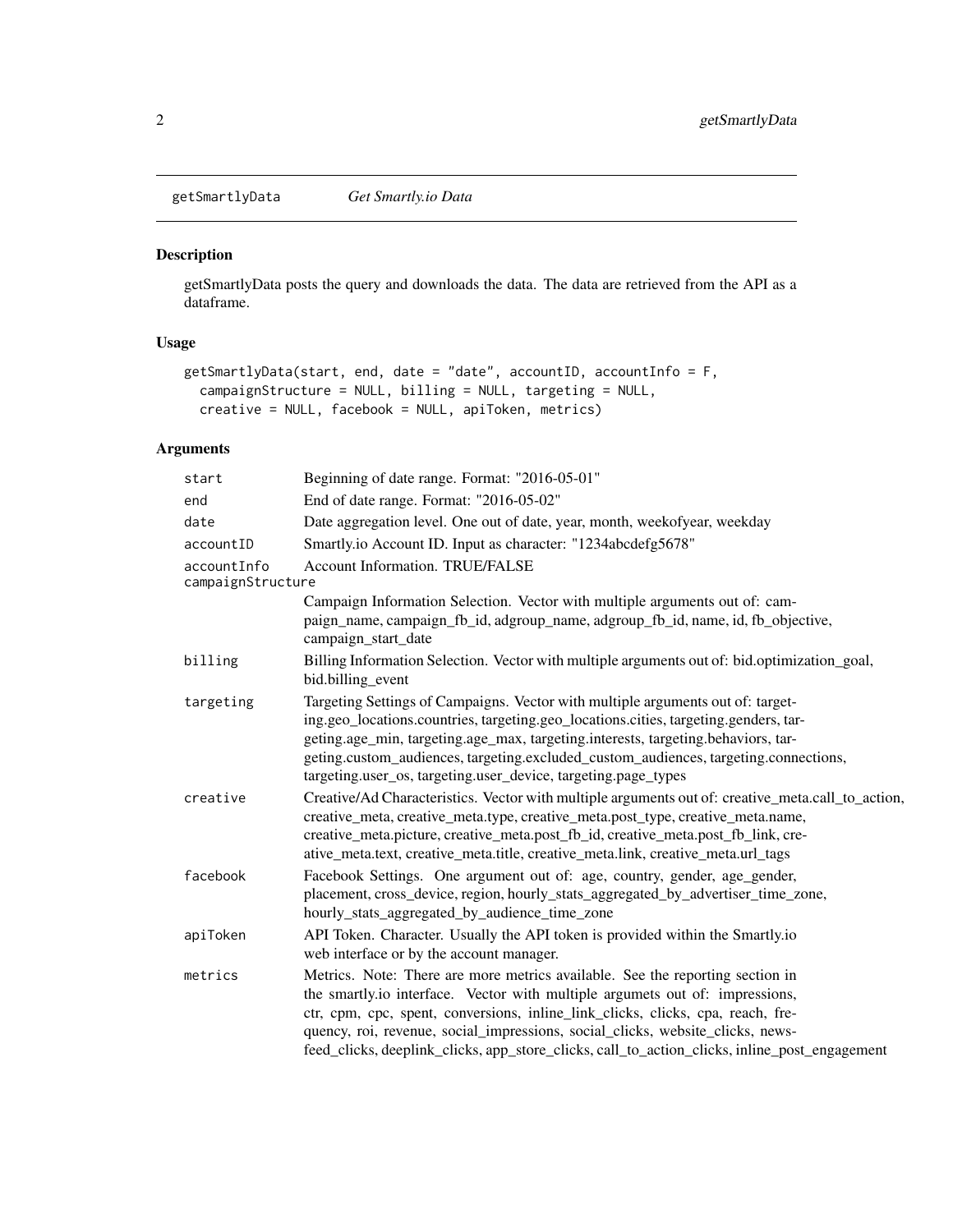#### <span id="page-2-0"></span>RSmartlyIO 3

#### Value

Dataframe

RSmartlyIO *Loading Facebook and Instagram Advertising Data from Smartly.io*

#### Description

Aims at loading Facebook and Instagram advertising data from [Smartly.io](https://app.smartly.io) into R. Smartly.io is an online advertising service that enables advertisers to display commercial ads on social media networks. The package offers an interface to query the Smartly.io API and loads data directly into R for further data processing and data analysis.

#### Author(s)

Johannes Burkhardt <johannes.burkhardt@gmail.com> <https://github.com/rstats-lab/RSmartlyIO>

#### Examples

```
## Not run:
data <- getSmartlyData(start = "2016-03-01",
                       end = "2016-03-02",
                       date = "date",
                       accountID="*****************",
                       accountInfo = F,campaignStructure = c("campaign_name", "campaign_fb_id"),
                       billing = c("bid.optimization_goal", "bid.billing_event"),
                       targeting = c("targeting.geo_locations.countries"),
                       creative = c("creative_meta.call_to_action"),
                       #facebook = "age",
                       apiToken="************************************",
                       metrics = c("impressions","clicks"))
```
## End(Not run)